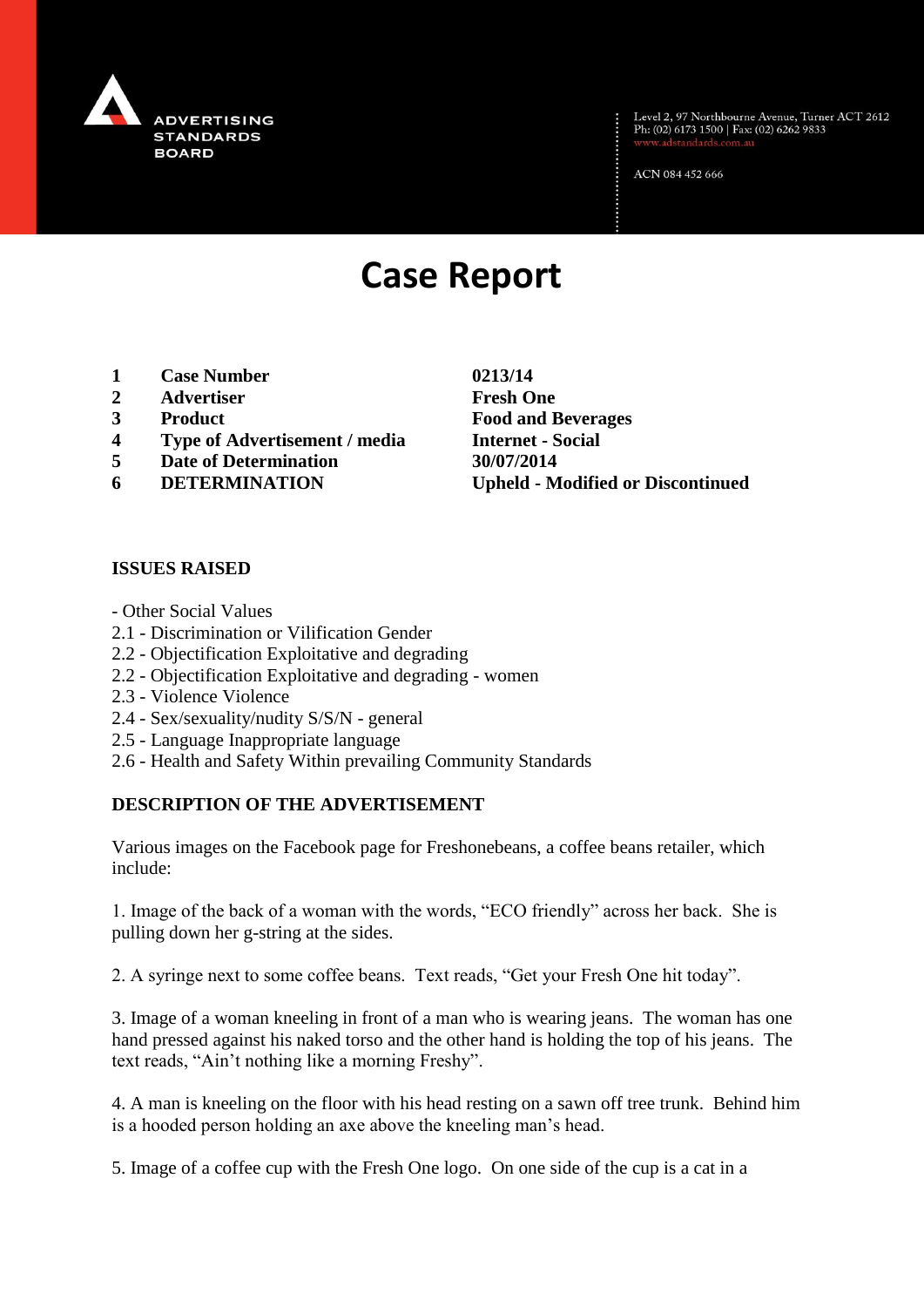washtub and on the other is a cockerel. The text reads, "What do you get when you mix a cock and a wet pussy? Fresh One".

6. Image of a woman's naked chest. One arm is covering her nipples the other is holding up a bag of Fresh One coffee beans. The text reads, "Name me and I'll come home with you…"

# **THE COMPLAINT**

A sample of comments which the complainant/s made regarding this advertisement included the following:

*Hopefully you will be able to just look at these ads and see what the problem is. Rather than advertising the product, they are advertising sex, women, women's bodies, sexual acts and so on. They are treating women as objects, dehumanising them. Is it really any wonder that SOME men feel a sense of entitlement to women's bodies when companies like this one use women in this way. Self-regulation is not working! These sorts of ads should not be allowed and as you can see by the links I have provided it is not a one off! Glamorising sex acts and drug use is unacceptable.*

*It is highly offensive considering what is happening in the Middle east at the moment. The picture dehumanises women. She has no head, no face, just breasts. The wording is sexualised and the picture has nothing to do with coffee.*

*It is disgusting, demeaning and putting a commonplace item into a "bedroom" situation for no discernible reason...the Fresh One ads are popping up all over, and are incredibly demeaning, misogynistic, and downright crude. Between promoting offence through their "drug culture" ads, through to the connotations that a Fresh One is a new sexual partner, or trying a new sexual position, or is using vulgar language to make "jokes" that are purely titter material for teenage boys.*

# **THE ADVERTISER'S RESPONSE**

Comments which the advertiser made in response to the complainant/s regarding this advertisement include the following:

*It has come to my attention that there has been concentrated attention to our Facebook site for Fresh One beans. I am aware that there have been complaints to the ASB as well as many negative posts, rants and some threats of violence and physical damage on our Facebook page. From our investigations and further assumptions these seem mostly to be from a group known as Collective Shout and some of their derivative supporters although I can see from most of the official complaints to the ASB that anonymity has been requested.*

*After a fairly lengthy investigation into other Facebook advertising and other general exposure via this social media platform as well as discussions with our legal advisers I am confounded by the level of attention the page has received. There seems to be so many more portals that offer expletive based commentary and naked sexual imagery well beyond the gregarious nature of Fresh's One's page.*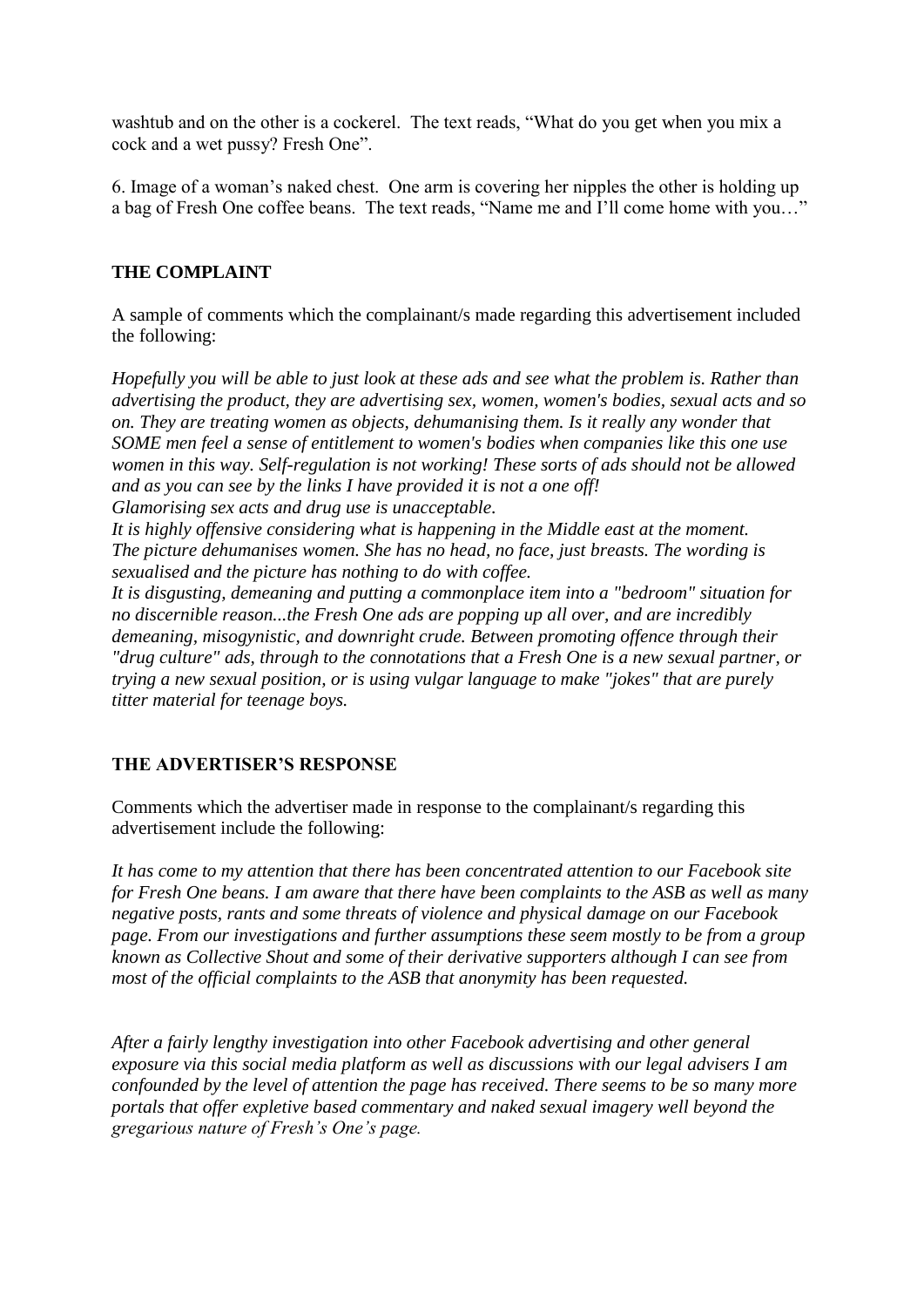*This would then indicate that the level of negative attention to the page and number of complaints received by the ASB would be the result of a focused attack on Fresh One. This scenario (which has been attempted before by this particular group) is one that now has commercial implications and can now be confronted on a litigious level.* 

*Please advise by way of email what if any action you require from our Management Team, to be considered and presented to our legal advisers. This will preserve the legitimacy of our legal pursuits and accountability for damage done to our brand by this group via misleading reposts and plagiarised advertisements.*

# **THE DETERMINATION**

The Advertising Standards Board ("Board") considered whether these advertisements breach Section 2 of the Advertiser Code of Ethics (the "Code").

The Board noted the complainants' concern that the advertisement in the form of a range of posts on the Facebook page of the advertiser includes images of women which are degrading, images depicting drug use or violence and that all of the posts are inappropriate for a broad audience.

The Board viewed each post and noted the advertiser's response.

The Board first considered the definition of advertising or marketing communications. Under the Code, advertising and/or marketing communication means "any material which is published or broadcast using any Medium or any activity which is undertaken by, or on behalf of an advertiser or marketer, and over which the advertiser or marketer has a reasonable degree of control, and that draws the attention of the public in a manner calculated to promote or oppose directly or indirectly a product, service, person, organisation or line of conduct."

The Board considered that posts on a Facebook site of an advertiser which draw specific attention to the advertiser's product in a manner calculated to promote that product is a marketing communication tool over which the advertiser has a reasonable degree of control. The Board determined that the provisions of the Code apply to the posts (comprising the images and accompanying text) referred to in this determination.

The Board considered each post separately.

#### Post 1: Eco Friendly

The Board considered whether the post was in breach of Section 2.2 of the Code. Section 2.2 of the Code states: "Advertising or marketing communications should not employ sexual appeal in a manner which is exploitative and degrading of any individual or group of people."

The Board noted that the post features a woman viewed from behind. She is wearing only a g-string and has her thumbs hooked in the sides and appears to be in the act of pulling them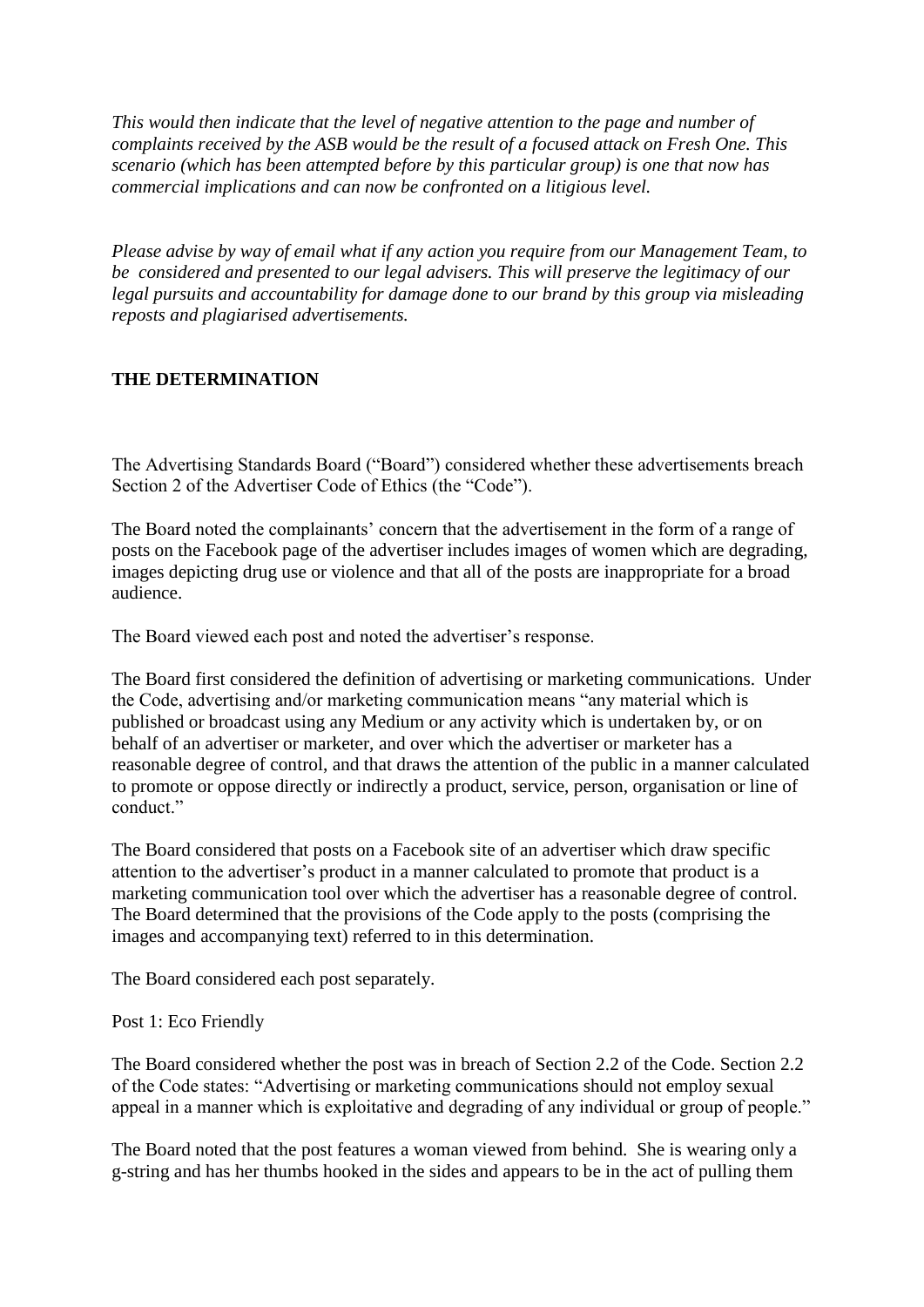down. The Board considered that this is an image making use of sexual appeal. The Board noted however that in order to be in breach of this section of the Code the image would need to be both exploitative and degrading. Some members of the Board considered that the depiction of the backside of the woman and her bottom and legs covered in, presumably coffee grinds, amounts to an image which is fetishist and degrading. However the majority of the Board considered that the image is objectifying but is not exploitative or degrading.

The Board determined that the post did not breach Section 2.2 of the Code.

The Board considered whether this post was in breach of Section 2.4 of the Code. Section 2.4 of the Code states: "Advertising or Marketing Communications shall treat sex, sexuality and nudity with sensitivity to the relevant audience".

The Board noted that the woman in the image has her thumbs hooked in the side of her gstring and appears to be in the act of pulling it down. The Board noted it had previously upheld a similar image where woman was pulling at her underwear (0134/11) and considered that consistent with this previous determination in the Board's view this image suggest the woman is about to remove her g-string.

The Board noted the accompanying text to this image which includes, "A Freshy will leave you feeling pleasured and guilt free after the grind". The Board considered that this text in conjunction with the image of a woman pulling at her pants with coffee grinds on her rear is also a strongly sexualised innuendo.

The Board noted that whilst there is clearly a link between the word 'grind' and the process of preparing coffee beans the use of this phrase in conjunction with the image does amount to a reference to a sex act and overall is a strongly sexualised image.\

The Board noted that Facebook pages are available to people over the age of 13. However the Board considered that this particular Facebook page would generally be attractive to and have an audience of adult coffee drinkers. In the Board's view, adult coffee drinkers who are active on Facebook are the relevant audience for these posts. However, the Board noted that the posts could be seen by children over the age of 13 and that this should be taken into consideration as a small part of the audience.

In the Board's view the post is sexually suggestive and does not treat sexuality with sensitivity to a relevant audience of Facebook active adults interested in coffee and coffee beans, and is also overly and clearly sexualised to an extent that is inappropriate for a younger audience.

The Board considered that this post did not treat the issue of sex, sexuality and nudity with sensitivity to the relevant audience and determined that the advertisement did breach Section 2.4 of the Code

Post 2: A syringe next to some coffee beans

The Board considered Section 2.6 of the Code. Section 2.6 of the Code states: "Advertising or Marketing Communications shall not depict material contrary to Prevailing Community Standards on health and safety".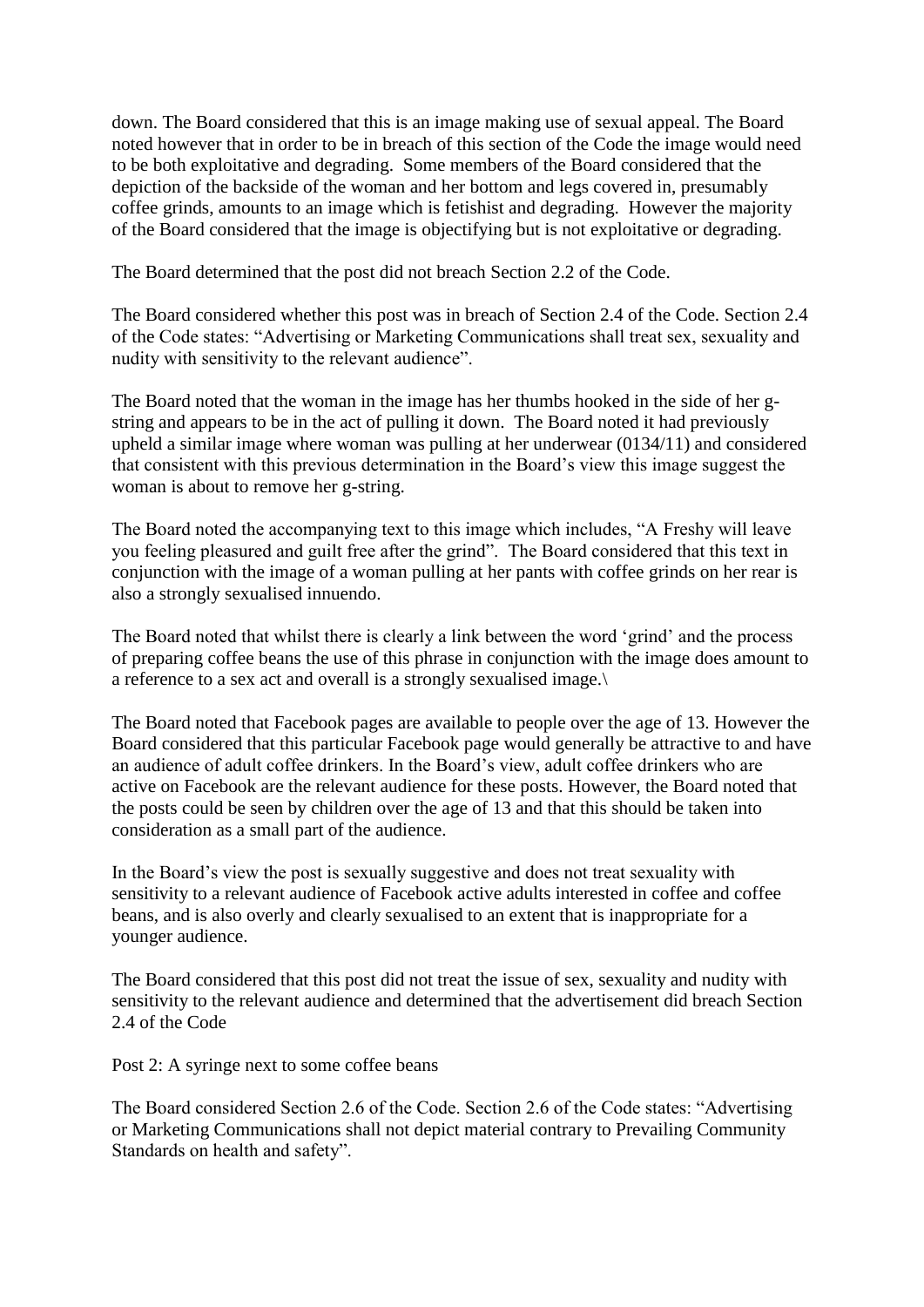The Board noted that this post features an image of a syringe next to some coffee beans and the text reads, "Get your Fresh One hit today".

The Board noted that whilst the depiction of the coffee beans inside the syringe is an unrealistic depiction of how coffee is consumed the Board considered that the use of drug paraphernalia with a clear reference to drug use, "get your…hit today" is not appropriate in the context of a coffee advertisement as it is a depiction which strongly suggests material, specifically drug use, that is contrary to prevailing community standards on health and safety.

The Board determined that this post does breach Section 2.6 of the Code.

Post 3: Image of a woman kneeling in front of a man.

The Board considered whether the post was in breach of Section 2.2 of the Code. Section 2.2 of the Code states: "Advertising or marketing communications should not employ sexual appeal in a manner which is exploitative and degrading of any individual or group of people."

The Board noted that the post features a woman kneeling in front of a man with her hand resting on his naked torso and that this image in conjunction with the accompanying text 'I've been waiting to explode in your mouth all morning let us treat you to a FreshOne.' is strongly sexualised and suggestive of ejaculation following oral sex.

The Board noted that in order to be in breach of this section of the Code the image would need to be both exploitative and degrading.

The Board noted that the woman appears to be performing a sexual act on the man and considered that whilst this could be considered an exploitative image of a woman 'servicing' a man, in the Board's view the woman does not appear to be taking part against her will. Due to the interpretation of the woman being a willing participant in the depicted act, the Board considered that the image is not degrading and therefore does not meet the threshold of being both exploitative and degrading.

The Board determined that the post did not breach Section 2.2 of the Code.

The Board considered whether this post was in breach of Section 2.4 of the Code. Section 2.4 of the Code states: "Advertising or Marketing Communications shall treat sex, sexuality and nudity with sensitivity to the relevant audience".

The Board noted the accompanying text to this image which includes, "Ain't nothing like a morning Fresh One. I've been waiting to explode in your mouth all morning. Let us treat you to a Fresh One."

The Board considered that an image of a woman kneeling in front of a man with her head at his groin is a highly sexualised image. The Board noted the text, "...explode in your mouth…" and considered that whilst this is a double entendre for both oral sex and the sensation of drinking the advertised coffee in the Board's view the overall message is clearly intended to be suggestive of a sexual act. The Board considered that in this instance the image and the wording of the advertisement are not appropriate for the relevant audience which could include young people over the age of 13 and would also be considered to be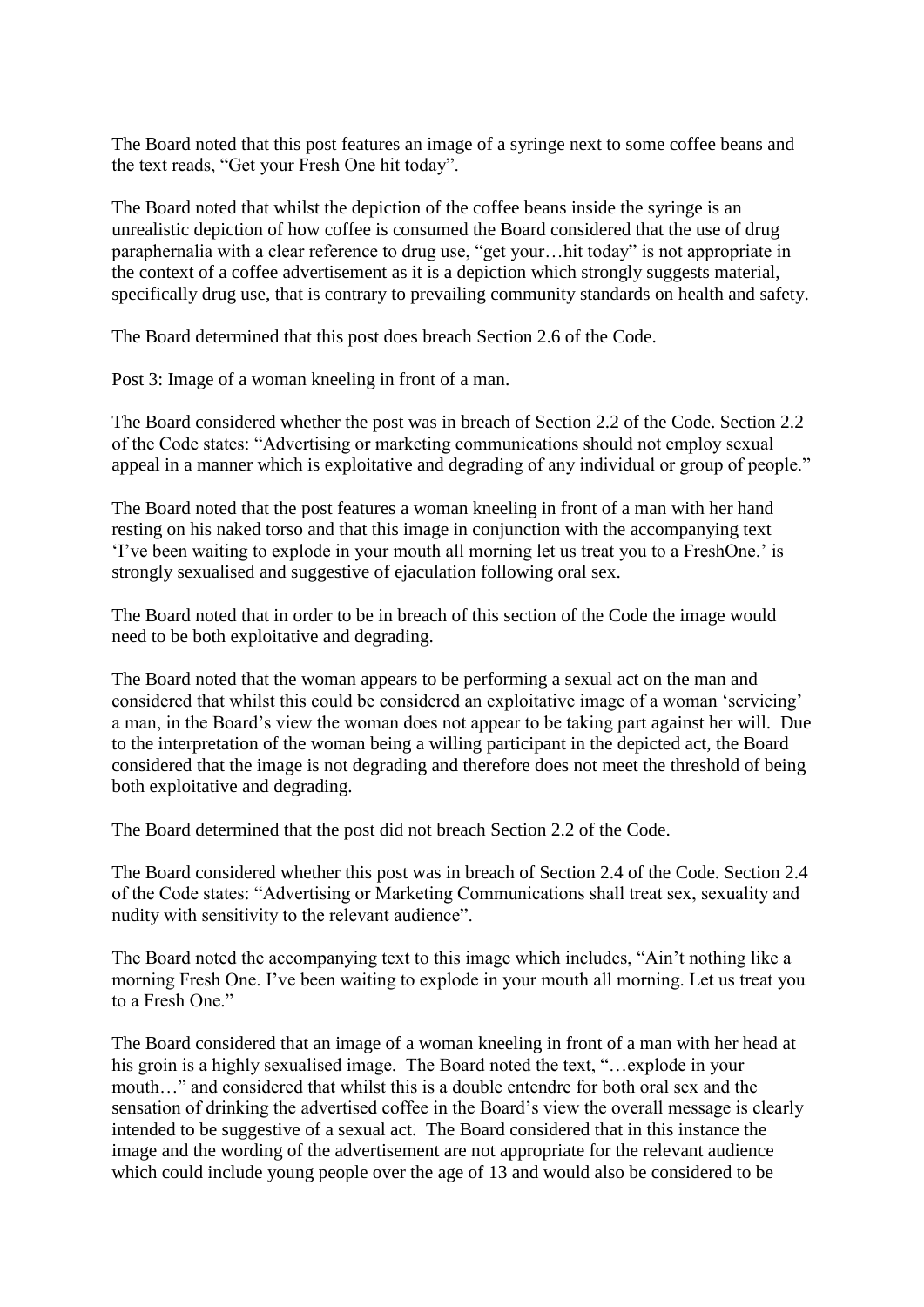inappropriately sexualised by Facebook active adults who are expecting to see content related to coffee and coffee beans..

The Board considered that this post did not treat the issue of sex, sexuality and nudity with sensitivity to the relevant audience and determined that the post did breach Section 2.4 of the Code.

Post 4: A man is kneeling on the floor with his head resting on a wooden block. Behind him is a hooded person holding an axe above the kneeling man's head.

The Board considered whether the post was in breach of Section 2.3 of the Code. Section 2.3 states: "Advertising or Marketing Communications shall not present or portray violence unless it is justifiable in the context of the product or service advertised".

The Board noted that this image of a man who appears about to be decapitated by a masked executioner and is accompanied by text outlining the Ottoman Empire ruler's treatment of coffee drinkers in the 17th century. The Board considered that the intention is to create an historical content justifying the post. However the Board considered that the man with his head on the wooden block looks distressed and the hovering executioner with a raised axe presents a sense of menace and violence which is not appropriate in the context of the advertised product regardless of the accompanying text.

The Board noted the Practice Note to Section 2.3 which provides:

"…a strong suggestion of menace presents violence in an unacceptable manner and breaches this section of the Code."

The Board considered that in this instance this post does not present or portray violence in a manner that is justifiable in the context of the product or service advertised and determined that the post does breach Section 2.3 of the Code.

Post 5: Image of a coffee cup with the Fresh One logo, a cat in a washtub and a cockerel.

The Board considered whether this advertisement was in breach of Section 2.4 of the Code. Section 2.4 of the Code states: "Advertising or Marketing Communications shall treat sex, sexuality and nudity with sensitivity to the relevant audience".

The Board noted that the text accompanying the image reads, "What do you get when you mix a cock and a wet pussy? Fresh One."

The Board noted that whilst the images are clearly of a cat in a tub of water ('wet pussy') and a cockerel ('cock') the Board considered that the accompanying language, 'cock' and 'wet pussy' is a direct reference to colloquial descriptions of both male and female genitalia.

The Minority of the Board considered that the images and text are a double entendre sexual reference that would not be understood by younger people and is suitably vague to be considered acceptable by most adults. The majority of the Board however considered that the combination of the pictorial images and written references amounted to an overall depiction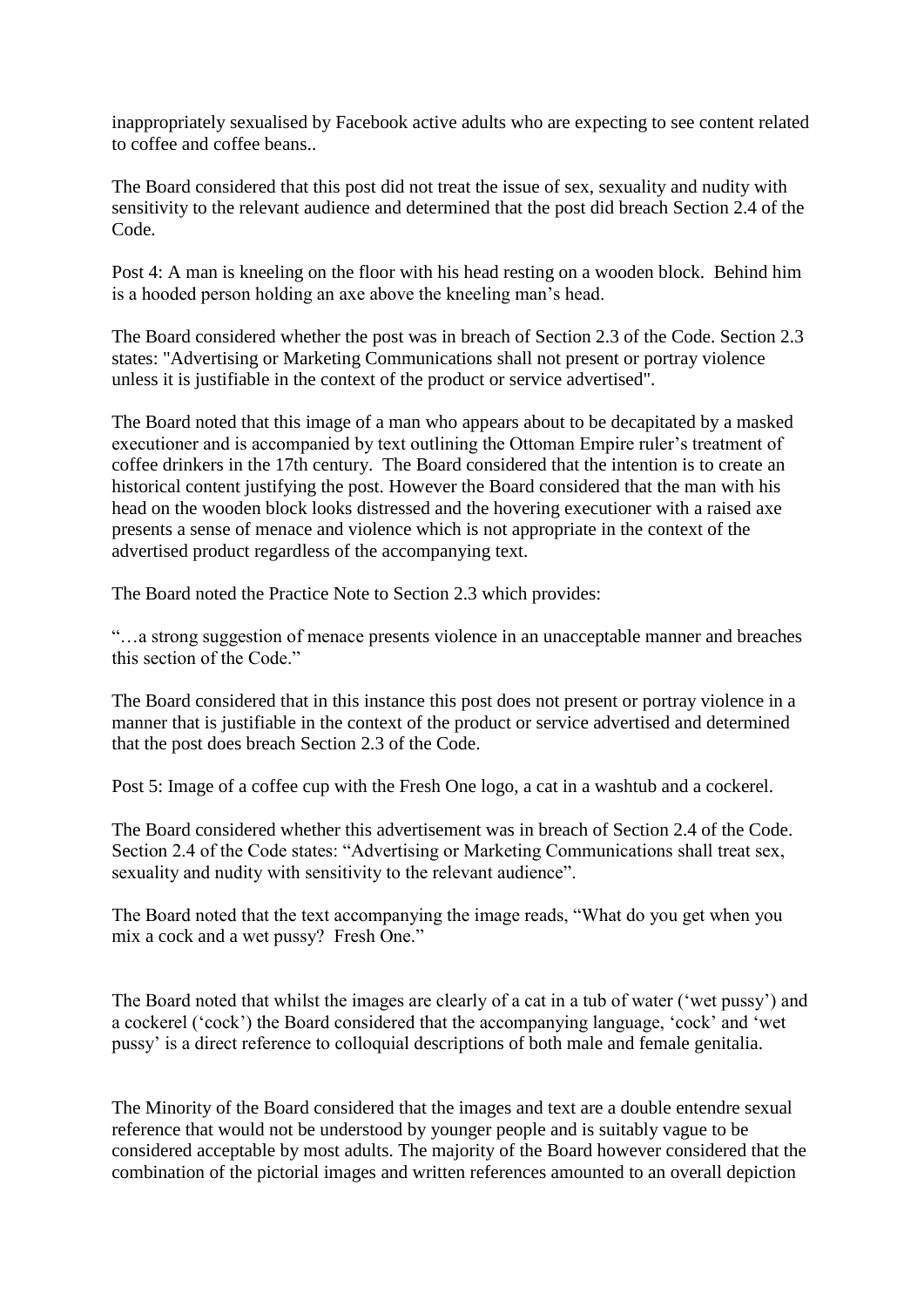that is a strong sexual reference that is not appropriate for the relevant audience of Facebook active adults who are expecting to see content related to coffee and coffee beans.

The Board determined that this post does breach Section 2.4 of the Code.

The Board then considered whether the post was in breach of Section 2.5 of the Code. Section 2.5 of the Code states: "Advertising or Marketing Communications shall only use language which is appropriate in the circumstances and strong or obscene language shall be avoided".

The Board noted that the post uses the words, 'cock' and 'wet pussy' and considered that although there are accompanying pictures of a cat and a cockerel in the Board's view this language is clearly intended as a reference to genitalia and is not appropriate in the context of an advertisement for coffee beans. The Board also considered that some members of the relevant audience would consider this wording strong or obscene.

The Board determined that this post did breach Section 2.5 of the Code.

Post 6: Image of a woman holding a bag of coffee beans against her naked chest.

The Board considered whether this post was in breach of Section 2.4 of the Code. Section 2.4 of the Code states: "Advertising or Marketing Communications shall treat sex, sexuality and nudity with sensitivity to the relevant audience".

The Board noted that one of the woman's arms is both covering her nipples and pushing her breasts up and together so they are very prominent in the post. The Board noted that the woman's other arm is holding up a bag of Fresh One coffee beans. The text reads, "Name me and I'll come home with you…"

The Board noted that the woman's head is not visible in the image and the focus of the image is a naked torso.

The Board noted the text, "Name me and I'll come with you…" and considered that although the image and text are promoting the naming of the bag of coffee beans the woman is holding in the Board's view there is a strong suggestion that it the woman who needs naming and that she will go home with the winner. The Board considered that this amounts to use of a woman is manner that is objectifying and does amount to use of sexual appeal that is both exploitative and degrading to women.

The Board determined that the post does breach Section 2.2 of the Code.

Finding that the advertisement represented by each of the posts detailed above did breach Sections 2.2, 2.3, 2.4, 2.5 and 2.6 of the Code the Board upheld these complaints against the posts.